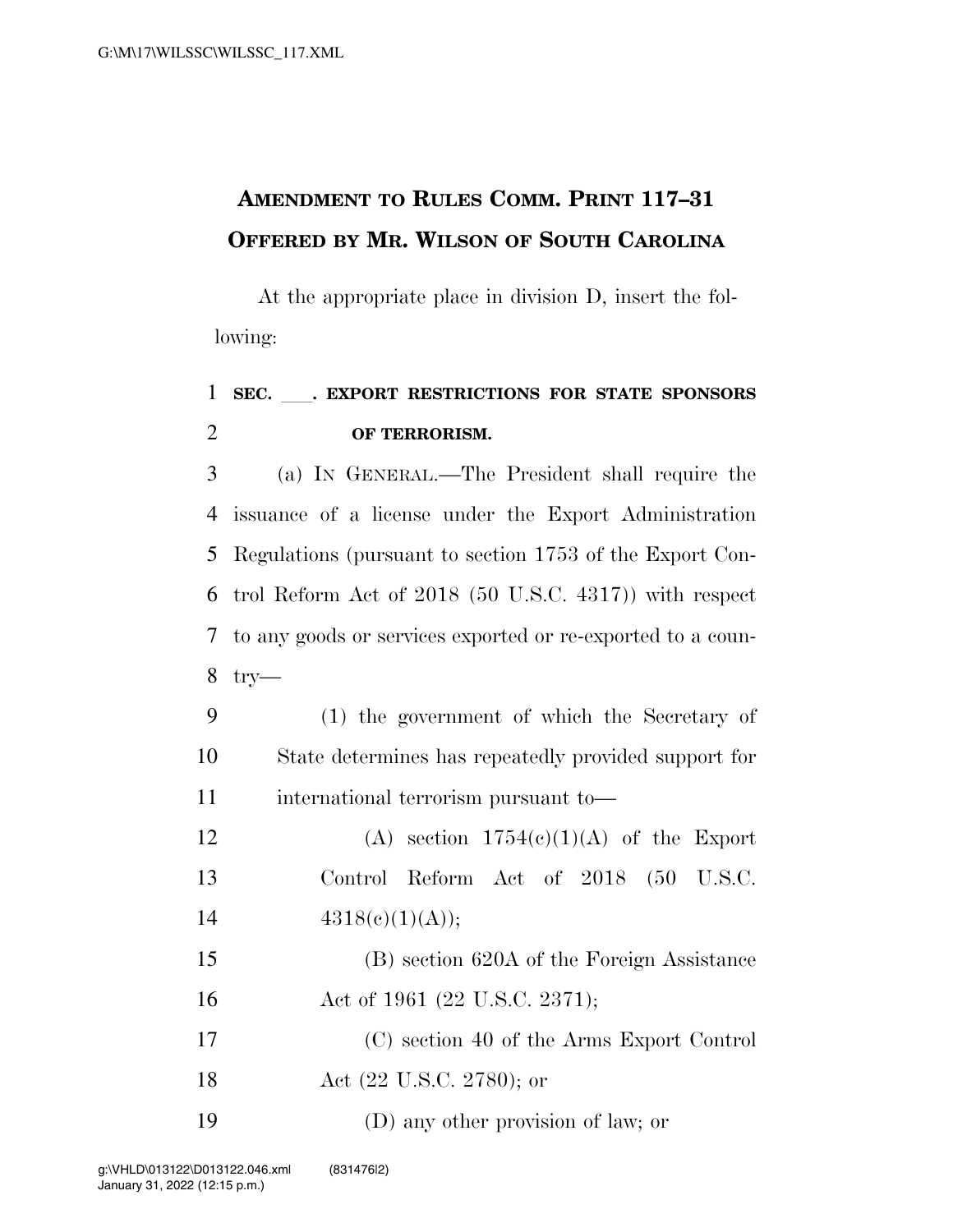(2) an agency or instrumentality (as defines for purposes of section 1603 of title 28, United States Code) of which acquires or enters into an agreement to acquire or defense articles and defense services (as such terms are defined by section 47 of the Arms Export Control Act (22 U.S.C. 2794)), or de- fense information (as defined by section 644 of the Foreign Assistance Act of 1961 (22 U.S.C. 2403)) from any agency or instrumentality of the People's Republic of China.

 (b) CONGRESSIONAL REQUESTS.—Not later than 30 days after the date on which the President receives from the Chair or Ranking Member of the Committee on For- eign Affairs of the House of Representatives or the Com- mittee on Foreign Relations of the Senate a request whether a country meets the criteria for the licensing of exports under subsection (a), the President shall submit to such Chair or Ranking Member an unclassified deter- mination that includes a justification for imposing or not imposing the requirement to obtain licenses under sub- section (a) with respect to exports or re-exports to such country.

 (c) TERMINATION.—The President may rescind the requirement for the issuance of a license described in sub-section (a) 90 days after the President certifies to the